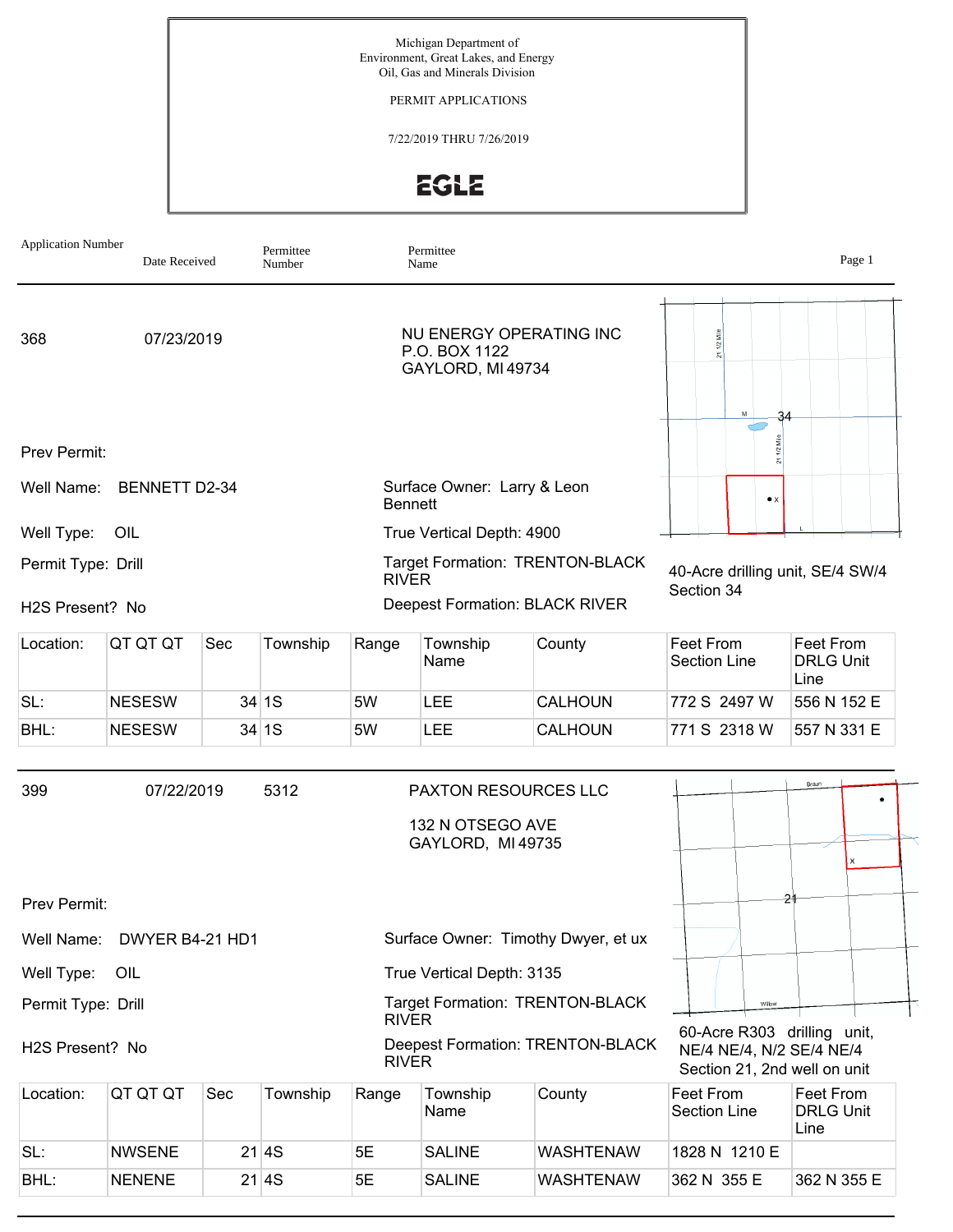PERMIT APPLICATIONS

7/22/2019 THRU 7/26/2019

EGLE

| <b>Application Number</b> | Date Received                     |     | Permittee<br>Number |                                     | Permittee<br>Name                                                                      |                                   |                                  | Page 2                                |
|---------------------------|-----------------------------------|-----|---------------------|-------------------------------------|----------------------------------------------------------------------------------------|-----------------------------------|----------------------------------|---------------------------------------|
| 400                       | 07/23/2019                        |     | 6418                |                                     | W B OSBORN OIL AND GAS<br><b>OPERATIONS LTD</b><br>SUITE 600<br>SAN ANTONIO, TX 78209  | 1250 NORTH EAST LOOP 410          |                                  |                                       |
| Prev Permit:              |                                   |     |                     |                                     |                                                                                        |                                   |                                  | 17                                    |
| Well Name:                | McNeilly-Sanger 1-17              |     |                     | Inc.                                |                                                                                        | Surface Owner: River Ridge Farms, |                                  |                                       |
| Well Type:                | OIL                               |     |                     |                                     | True Vertical Depth: 4000                                                              |                                   |                                  |                                       |
| Permit Type: Drill        |                                   |     |                     |                                     | <b>Target Formation: DUNDEE</b>                                                        |                                   | 40-Acre drilling unit, SE/4 SW/4 |                                       |
| H2S Present? Yes          |                                   |     |                     |                                     | <b>Deepest Formation: DUNDEE</b>                                                       |                                   | Section 17                       |                                       |
| Location:                 | QT QT QT                          | Sec | Township            | Township<br>County<br>Range<br>Name |                                                                                        |                                   | Feet From<br><b>Section Line</b> | Feet From<br><b>DRLG Unit</b><br>Line |
| SL:                       | <b>NWSESW</b>                     |     | $17$ 16N            | 7W                                  | <b>FORK</b>                                                                            | <b>MECOSTA</b>                    | 990 S 1650 W                     | 330 N 330 W                           |
| BHL:                      | <b>NWSESW</b>                     |     | $17$ 16N            | 7W                                  | <b>FORK</b>                                                                            | <b>MECOSTA</b>                    | 990 S 1650 W                     | 330 N 330 W                           |
| 401                       | 07/24/2019                        |     | 4934                |                                     | FEDERATED OIL AND GAS<br>PROPERTIES INC<br><b>PO BOX 946</b><br>TRAVERSE CITY, MI49684 | 12719 S WEST BAY SHORE DR #5      | x                                |                                       |
| 52712                     | Prev Permit: 39357, 39415, 52628, |     |                     |                                     | Surface Owner: RICHARD AND                                                             |                                   |                                  | Mik and Prit<br>उठ                    |
|                           | Well Name: WHITING 1-35 HD-1      |     |                     |                                     | <b>VILMA WHITING</b>                                                                   |                                   |                                  |                                       |
| Well Type:                | OIL                               |     |                     |                                     | True Vertical Depth: 3796                                                              |                                   |                                  | Sidwel<br><b>Five Point</b>           |
| Permit Type: Reentry      |                                   |     |                     |                                     |                                                                                        | Target Formation: NIAGARAN BROWN  |                                  | 160-Acre R303 drilling unit,          |
| H2S Present? No           |                                   |     |                     |                                     |                                                                                        | Deepest Formation: NIAGARAN BROWN |                                  | E/2 NW/4, W/2 NE/4 Section 35         |
|                           |                                   |     |                     |                                     |                                                                                        |                                   |                                  |                                       |

| Location: | IQT QT QT     | Sec | Township | Range | Township<br>Name | County       | ∣Feet From<br><b>Section Line</b> | Feet From<br><b>DRLG Unit</b><br>Line |
|-----------|---------------|-----|----------|-------|------------------|--------------|-----------------------------------|---------------------------------------|
| SL:       | <b>NWNENW</b> |     | 35 2N    | 4W    | <b>EATON</b>     | <b>EATON</b> | 602 N 1505 W                      | 1602 N 1153 E                         |
| BHL:      | <b>SENWNE</b> |     | 35 2N    | 4W    | <b>EATON</b>     | <b>EATON</b> | 985 N 1810 W                      | 1985 N 849 W                          |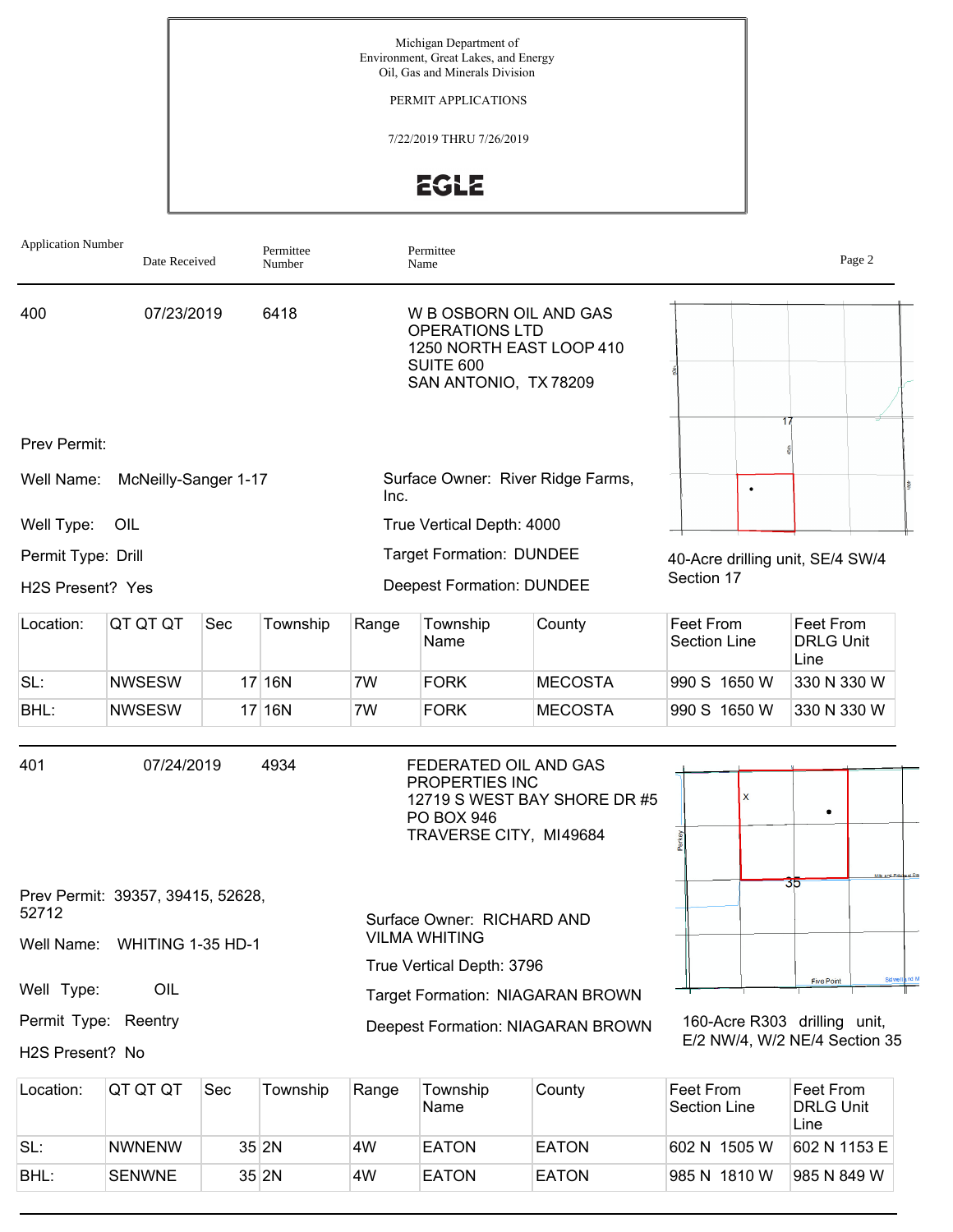Michigan Department of Environment, Great Lakes, and Energy Oil, Gas and Minerals Division PERMIT LIST 7/22/2019 THRU 7/26/2019 EGLE Permittee Permittee<br>Name Permit Number Issue Date Number Name Page 1

| 61425                         | 7/23/2019                         | 7772 | LAMDA ENERGY RESOURCES LLC<br>12012 WICKCHESTER<br>SUITE 300            | 16<br>T26NR10W                     |
|-------------------------------|-----------------------------------|------|-------------------------------------------------------------------------|------------------------------------|
|                               | API Well No: 21-055-40339-01-00   |      | HOUSTON, TX 77055                                                       | X                                  |
| Prev Permit: 40339            |                                   |      |                                                                         |                                    |
|                               | Well Name: STATE PARADISE & BABER |      | Surface Owner: Robert L & Mary<br>Ann Wise                              | 20                                 |
| ET AL 5-21 HD1                |                                   |      | True Vertical Depth: 6420FT                                             | 21                                 |
| Well Type:                    | Oil Well                          |      | <b>Target Formation: NIAGARAN</b><br><b>Deepest Formation: NIAGARAN</b> |                                    |
| Permit Type: Deepen           |                                   |      |                                                                         | Paradise 21 Unit, S.O. (A)33-9-86, |
| H <sub>2</sub> S Present? Yes |                                   |      |                                                                         | 440 acres.                         |

| Location: | IQT QT QT     | Sec | Township | Range           | Township<br>Name | County<br>$CD$ ANID             | Feet From<br>Section Line | Feet From<br><b>DRLG Unit</b><br>Line |
|-----------|---------------|-----|----------|-----------------|------------------|---------------------------------|---------------------------|---------------------------------------|
| SL:       | <b>SWSESW</b> |     | 16 26 N  | 10 <sub>W</sub> | EAST BAY         | UMNINU<br><b>TRAVERSE</b>       | 208 S 1600 W              |                                       |
| BHL:      | <b>SWNWNW</b> |     | 21 26N   | 10 <sub>W</sub> | <b>PARADISE</b>  | <b>GRAND</b><br><b>TRAVERSE</b> | 810 N 166 W               | 1947 S 2788                           |
|           |               |     |          |                 |                  |                                 |                           | W                                     |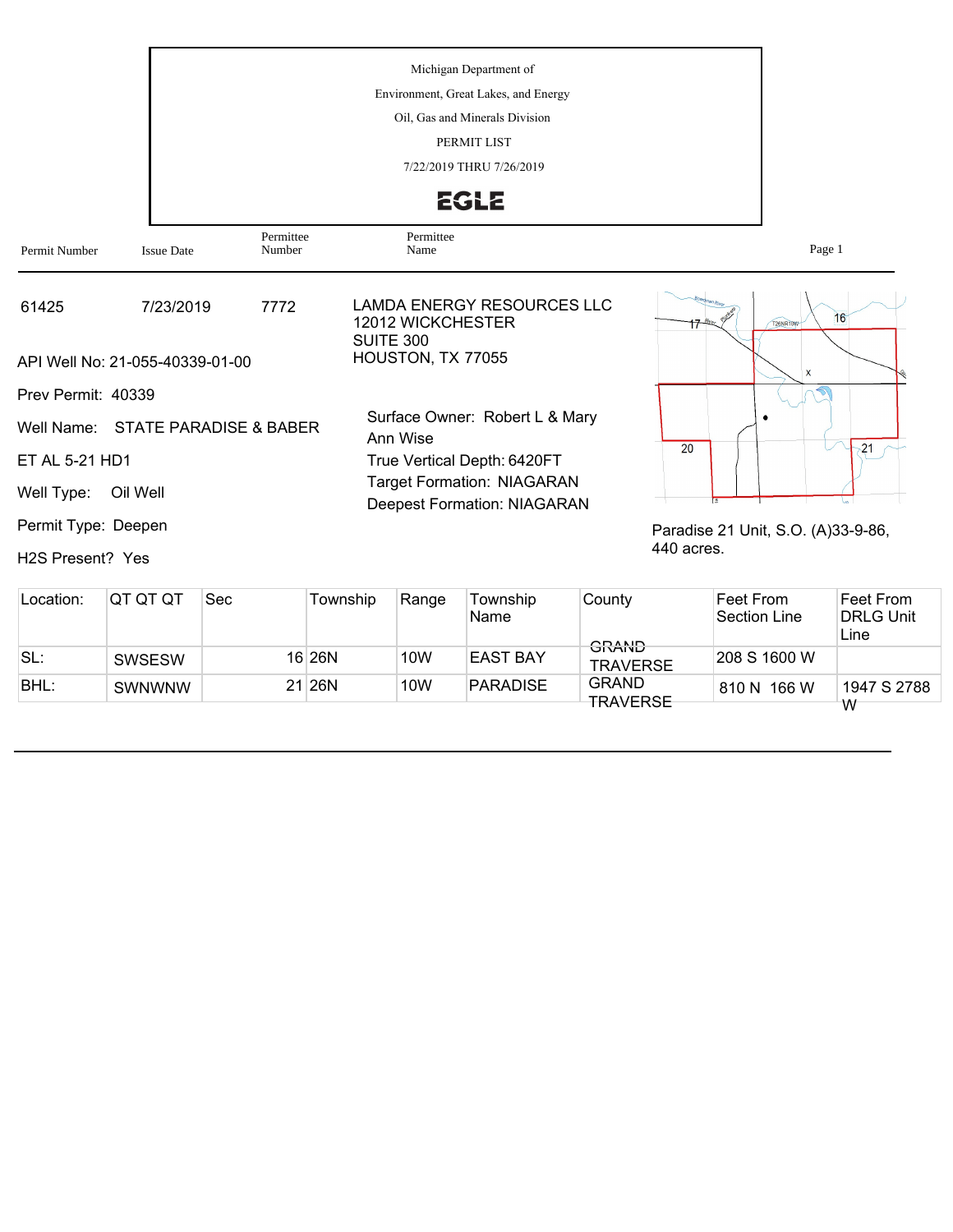#### UPDATED PERMITS

7/22/2019 THRU 7/26/2019



Permit Number Permittee Number Permittee<br>Name Name Page 1

### **PLUGGING INSTRUCTIONS ISSUED:**

61112 100

APOLLO EXPLORATION AND DEVELOPMENT INC 1710 E REMUS ROAD PO BOX 190 MOUNT PLEASANT, MI 48804-0190

API Well Number: 21-133-40137-02-00

Well Name: VAN WIEREN 1-1

Plug Inst. Issue Date: 7/10/2019

| Location | <b>IOT OT OT</b> | Sec | Township | Range | <b>Township Name</b> | County         | Feet From Section<br>Line | <b>Feet From DRLG</b><br>'Unit |
|----------|------------------|-----|----------|-------|----------------------|----------------|---------------------------|--------------------------------|
| SL:      | <b>SWNENE</b>    |     | 18N      | 10W   | <b>LINCOLN</b>       | <b>OSCEOLA</b> | 766 N 1203 E              | 553 S 1203 E                   |

True Vertical Depth:

Comment: App. to P&A expires 7/10/20.

<u>. . . . . . . .</u> <u>. . . . . . . . . . . . .</u>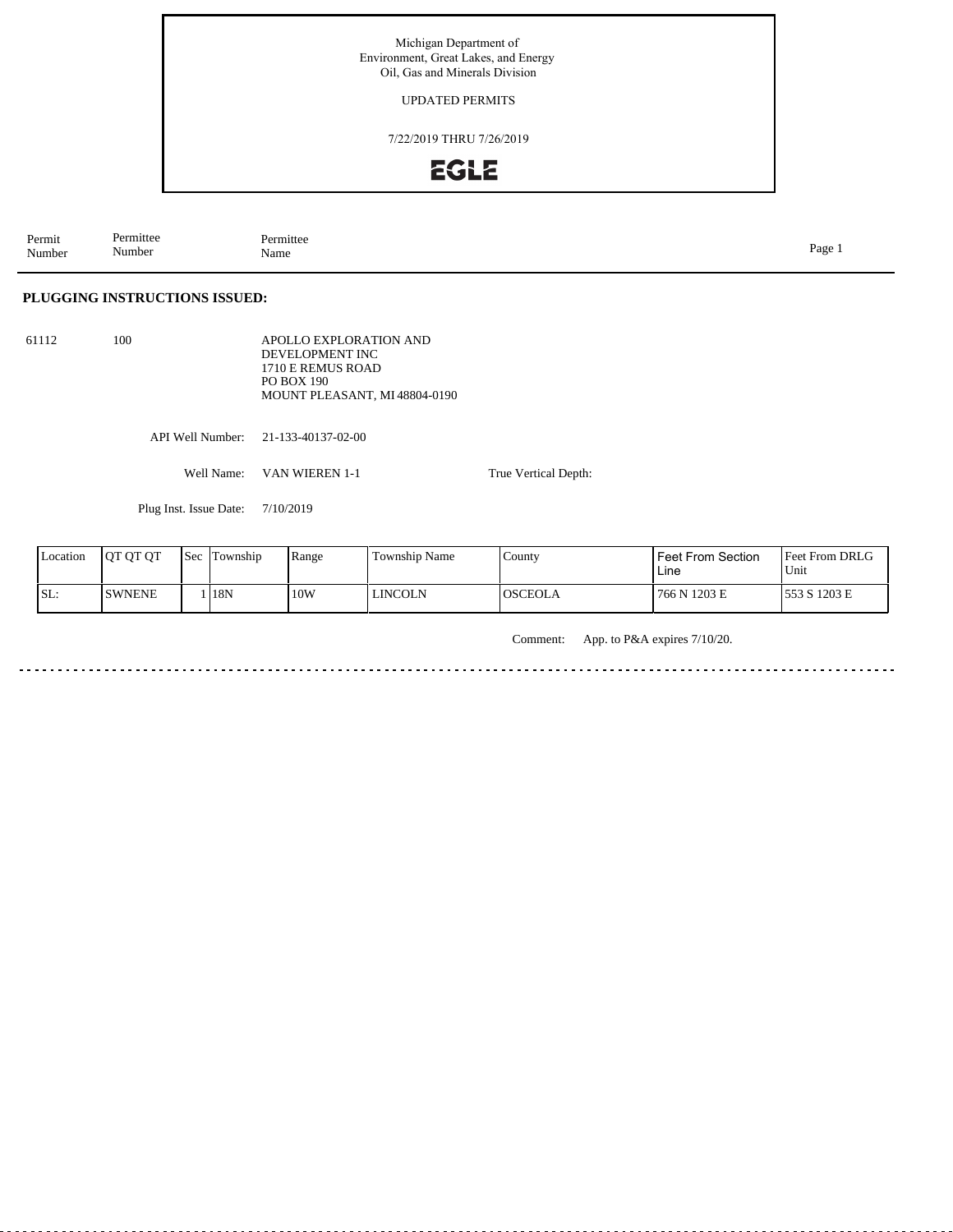UPDATED PERMITS

7/22/2019 THRU 7/26/2019

# **EGLE**

Permit Number Permittee Number Permittee<br>Name Page 2<br>Name

### **RECORD OF WELL PLUGGING:**

21490 491

CONSUMERS ENERGY CO

1945 W PARNALL RD JACKSON, MI 49201

API Well Number: 21-005-21490-00-00

Well Name: CONSUMERS POWER 12

Plugging Date: 6/18/2019

| Location | 10T OT OT | Sec | Township | Range | Township Name   | County         | <b>Feet From Section</b><br>Line | <b>Feet From DRLG</b><br>Unit |
|----------|-----------|-----|----------|-------|-----------------|----------------|----------------------------------|-------------------------------|
| 'SL:     | ISESWSW   |     | 10 I4N   | 14W   | <b>OVERISEL</b> | <b>ALLEGAN</b> | 75 S 1270 W                      | 75 S 380 E                    |

. . . . . . . . . . . . . . . .

61283 6040

NU ENERGY OPERATING INC PO BOX 1122

GAYLORD, MI 49734 USA

API Well Number: 21-025-62002-00-00

Well Name: ROOT D3-11

Plugging Date: 1/1/2019

| Location | <b>IOT OT OT</b> | <b>Sec</b> Township | Range | <b>Township Name</b> | County         | Feet From Section<br>Line | <b>Feet From DRLG</b><br>Unit |
|----------|------------------|---------------------|-------|----------------------|----------------|---------------------------|-------------------------------|
| SL:      | <b>SWSWSE</b>    | 3S                  | 4W    | <b>ALBION</b>        | ICALHOUN       | 566 S 2035 E              |                               |
| BHL:     | ISWSWSE          | 3S                  | 4W    | <b>ALBION</b>        | <b>CALHOUN</b> | 566 S 2035 E              | 1566 S 624 W                  |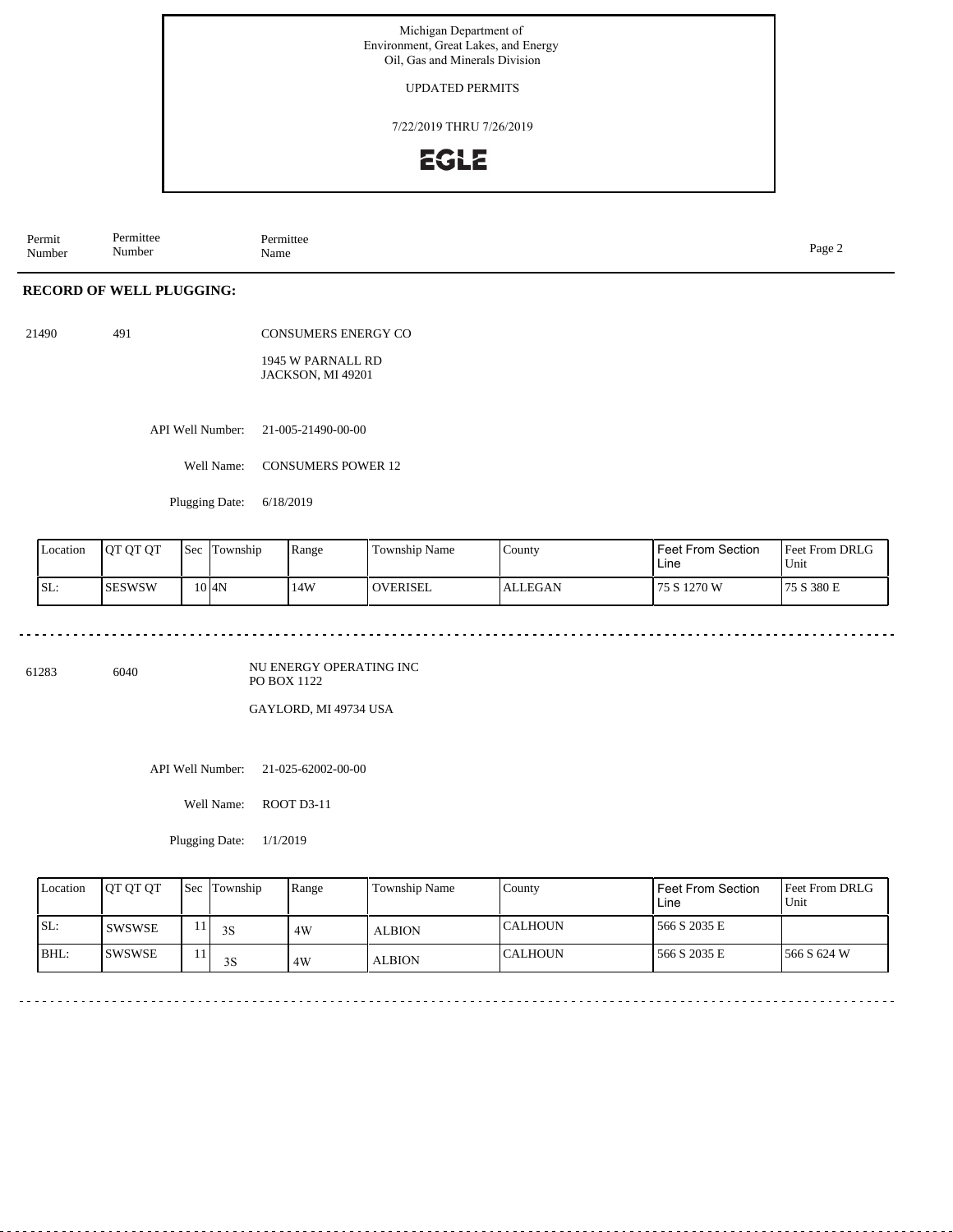#### UPDATED PERMITS

7/22/2019 THRU 7/26/2019

## **EGLE**

| Permit<br>Number | Permittee<br>Number            | Permittee<br>Name                        | Page 3 |
|------------------|--------------------------------|------------------------------------------|--------|
| 61351            | 5312                           | PAXTON RESOURCES LLC<br>132 N OTSEGO AVE |        |
|                  |                                | GAYLORD, MI 49735                        |        |
|                  | API Well Number:<br>Well Name: | 21-045-62001-00-00<br>GHAFARI 1-24       |        |
|                  | Plugging Date:                 | 10/6/2018                                |        |

| Location | <b>OT OT OT</b> |    | <b>Sec</b> Township | Range | Township Name | County       | Feet From Section<br>Line | <b>Feet From DRLG</b><br>Unit |
|----------|-----------------|----|---------------------|-------|---------------|--------------|---------------------------|-------------------------------|
| ISL:     | <b>NESWSE</b>   | 24 | 1Ν                  | 4W    | l BROOKFIELD- | <b>EATON</b> | 938 S 1587 E              |                               |
| IBHL:    | <b>ISWSWSE</b>  | 24 | 1 <sup>N</sup>      | 4W    | l BROOKFIELD. | <b>EATON</b> | 298 S 2004 E              | 1036 N 642 W                  |

61352 5312

PAXTON RESOURCES LLC

132 N OTSEGO AVE GAYLORD, MI 49735

API Well Number: 21-045-62002-00-00

Well Name: SCARBRO 1-19

Plugging Date: 10/25/2018

| Location | <b>OT OT OT</b> |    | <b>Sec</b> Township | Range | Township Name | County        | Feet From Section<br>Line | Feet From DRLG<br>'Unit |
|----------|-----------------|----|---------------------|-------|---------------|---------------|---------------------------|-------------------------|
| SL:      | <b>NENWNE</b>   | 19 | 1 <sup>N</sup>      | 3W    | <b>HAMLIN</b> | <b>IEATON</b> | l 587 N 1692 E            |                         |
| BHL:     | <b>NENWNE</b>   | 19 | 1 <sub>N</sub>      | 3W    | <b>HAMLIN</b> | <b>EATON</b>  | l 587 N 1692 E            | 1587 N 964 W            |

--------------------------------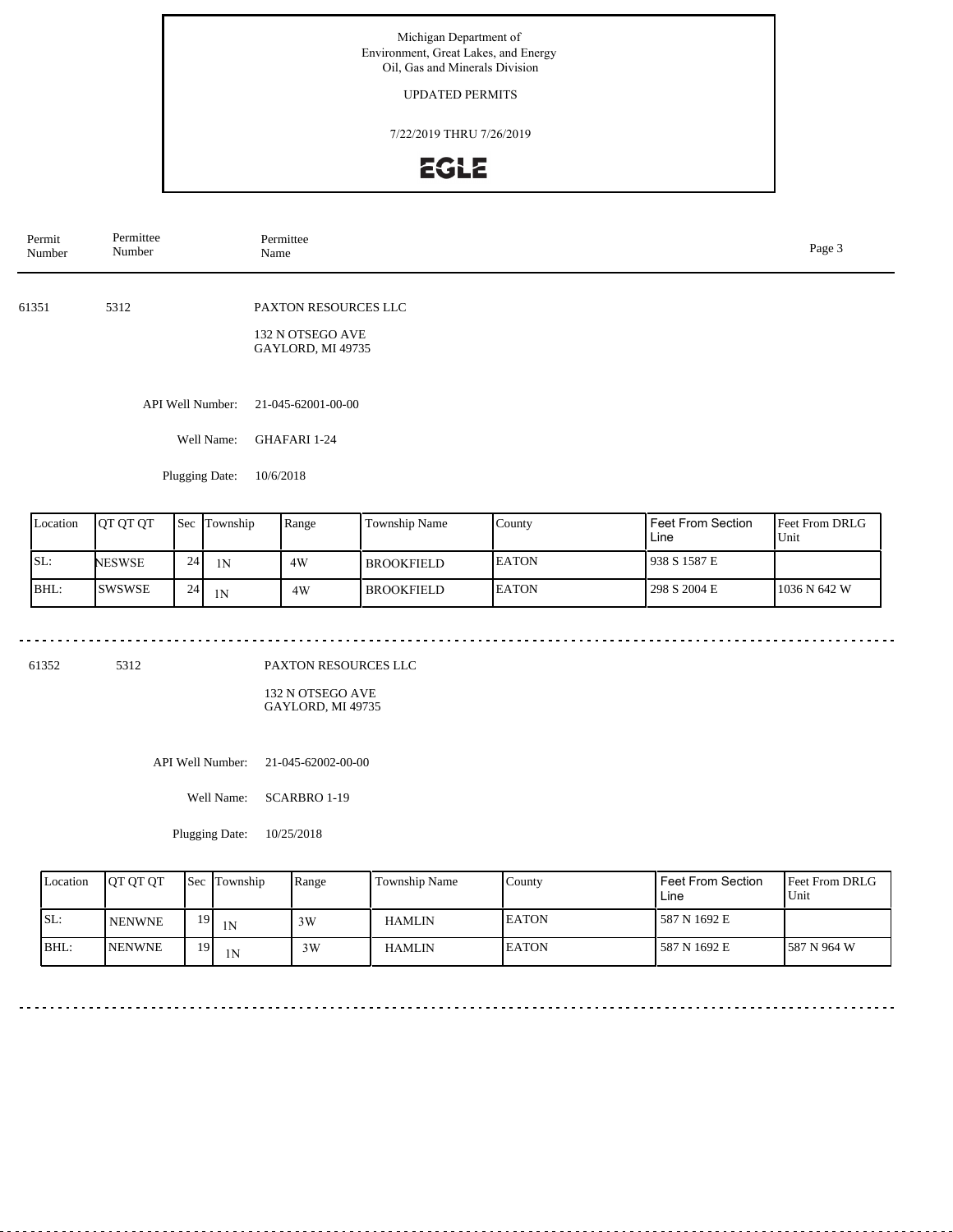### UPDATED PERMITS

7/22/2019 THRU 7/26/2019

# **EGLE**

| Permit<br>Number | Permittee<br>Number | Permittee<br>Name                                                                  | Page 4 |
|------------------|---------------------|------------------------------------------------------------------------------------|--------|
| 61397            | 104                 | WEST BAY EXPLORATION COMPANY<br>13685 S WEST BAYSHORE DR<br>TRAVERSE CITY, MI49684 |        |
|                  | API Well Number:    | 21-051-62016-00-00                                                                 |        |
|                  | Well Name:          | GIEGLER 1-13                                                                       |        |
|                  | Plugging Date:      | 6/2/2019                                                                           |        |
|                  |                     |                                                                                    |        |

| Location | <b>OT OT OT</b> |                 | <b>Sec Township</b> | Range | <b>Township Name</b> | County         | Feet From Section<br>∟ine | <b>Feet From DRLG</b><br>Unit |
|----------|-----------------|-----------------|---------------------|-------|----------------------|----------------|---------------------------|-------------------------------|
| SL:      | <b>SWSENW</b>   | 13 <sub>l</sub> | 17N                 | 2W    | <b>BEAVERTON</b>     | <b>GLADWIN</b> | 2308 N 1350 W             | 1330 S 1287 E                 |
| BHL:     | <b>ISWSENW</b>  |                 | 13117N              | 2W    | <b>BEAVERTON</b>     | <b>GLADWIN</b> | 2308 N 1350 W             | 1330 S 1287 E                 |

--------------------------------

61280 6418

. . . . . . . . . . . . . . . . . . .

W B OSBORN OIL AND GAS OPERATIONS LTD 1250 NORTH EAST LOOP 410 SUITE 600 SAN ANTONIO, TX 78209

API Well Number: 21-107-62000-00-00

Well Name: BRYAN 1-9

Plugging Date: 11/20/2017

| Location | <b>OT OT OT</b> |          | Sec Township | Range | Township Name | County          | Feet From Section<br>Line | <b>Feet From DRLG</b><br>Unit |
|----------|-----------------|----------|--------------|-------|---------------|-----------------|---------------------------|-------------------------------|
| SL:      | <b>SWSWNE</b>   | $\Omega$ | 16N          | 7W    | <b>FORK</b>   | <b>IMECOSTA</b> | 2152 N 1995 E             |                               |
| BHL:     | <b>ISWSWNE</b>  | . വ      | 16N          | 7W    | <b>FORK</b>   | <b>IMECOSTA</b> | 2152 N 1995 E             | 1465 S 623 W                  |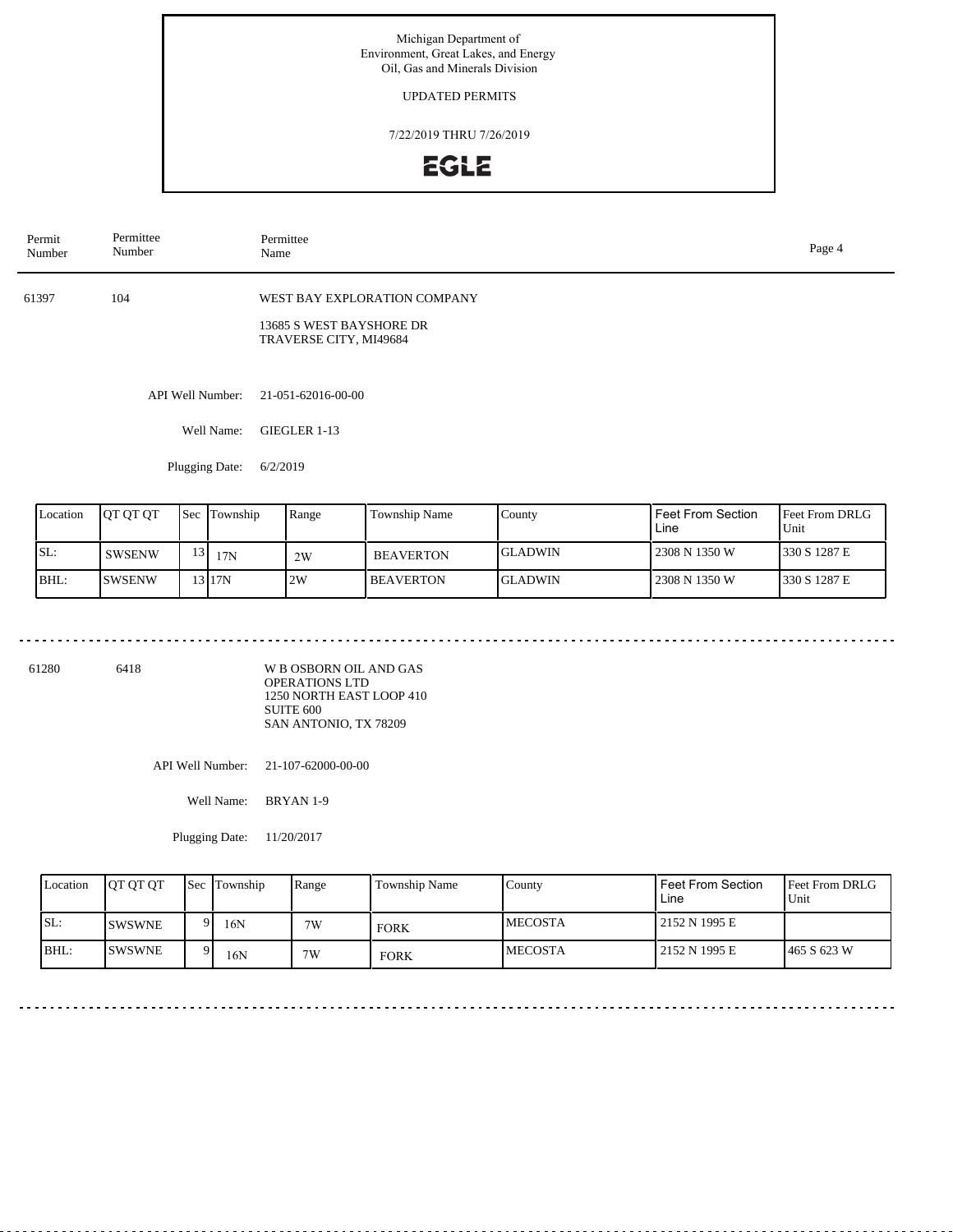### UPDATED PERMITS

7/22/2019 THRU 7/26/2019

# EGLE

| Permit<br>Number | Permittee<br>Number | Permittee<br>Name                                                                                                  | Page 5 |
|------------------|---------------------|--------------------------------------------------------------------------------------------------------------------|--------|
| 61362            | 7716                | <b>MAVERICK BROTHERS RESOURCES</b><br>LLC .<br>1710 WEST WILLOW ROAD<br>BLDG. 3, SUITE 14<br><b>ENID, OK 73703</b> |        |
|                  | API Well Number:    | 21-117-62006-00-00                                                                                                 |        |
|                  | Well Name:          | WICKES TRUST 1-15                                                                                                  |        |
|                  | Plugging Date:      | 11/25/2018                                                                                                         |        |

| Location | <b>OT OT OT</b> |   | Sec Township | Range | Township Name   | Countv           | Feet From Section<br>Line | <b>Feet From DRLG</b><br>Unit |
|----------|-----------------|---|--------------|-------|-----------------|------------------|---------------------------|-------------------------------|
| SL:      | <b>NENESE</b>   |   | 11N          | 7W    | <b>DOUGLASS</b> | <b>IMONTCALM</b> | 2490 S 174 E              |                               |
| BHL:     | <b>NENESE</b>   | 5 | 11N          | 7W    | <b>DOUGLASS</b> | <b>MONTCALM</b>  | 2490 S 174 E              | 11173 S 1177 W                |

39157 5953

H L BROWN OPERATING LLC 300 WEST LOUISANA PO BOX 2237 MIDLAND, TX 79702

API Well Number: 21-133-38644-01-00

Well Name: RUWE & GULF 1-19A

True Vertical Depth: 9730

Plugging Date: 7/9/2019

| Location | <b>OT OT OT</b> | <b>Sec Township</b> | Range | Township Name  | County         | Feet From Section<br>Line | <b>Feet From DRLG</b><br>Unit |
|----------|-----------------|---------------------|-------|----------------|----------------|---------------------------|-------------------------------|
| ISL:     | <b>ISWSESE</b>  | 19 I 18N            | 10W   | LINCOLN        | <b>OSCEOLA</b> | 484 S 711 E               |                               |
| IBHL:    | <b>INWNENE</b>  | 30 <sub>18N</sub>   | 10W   | <b>LINCOLN</b> | <b>OSCEOLA</b> | 400 N 1172 E              | 1920 S 1464 W                 |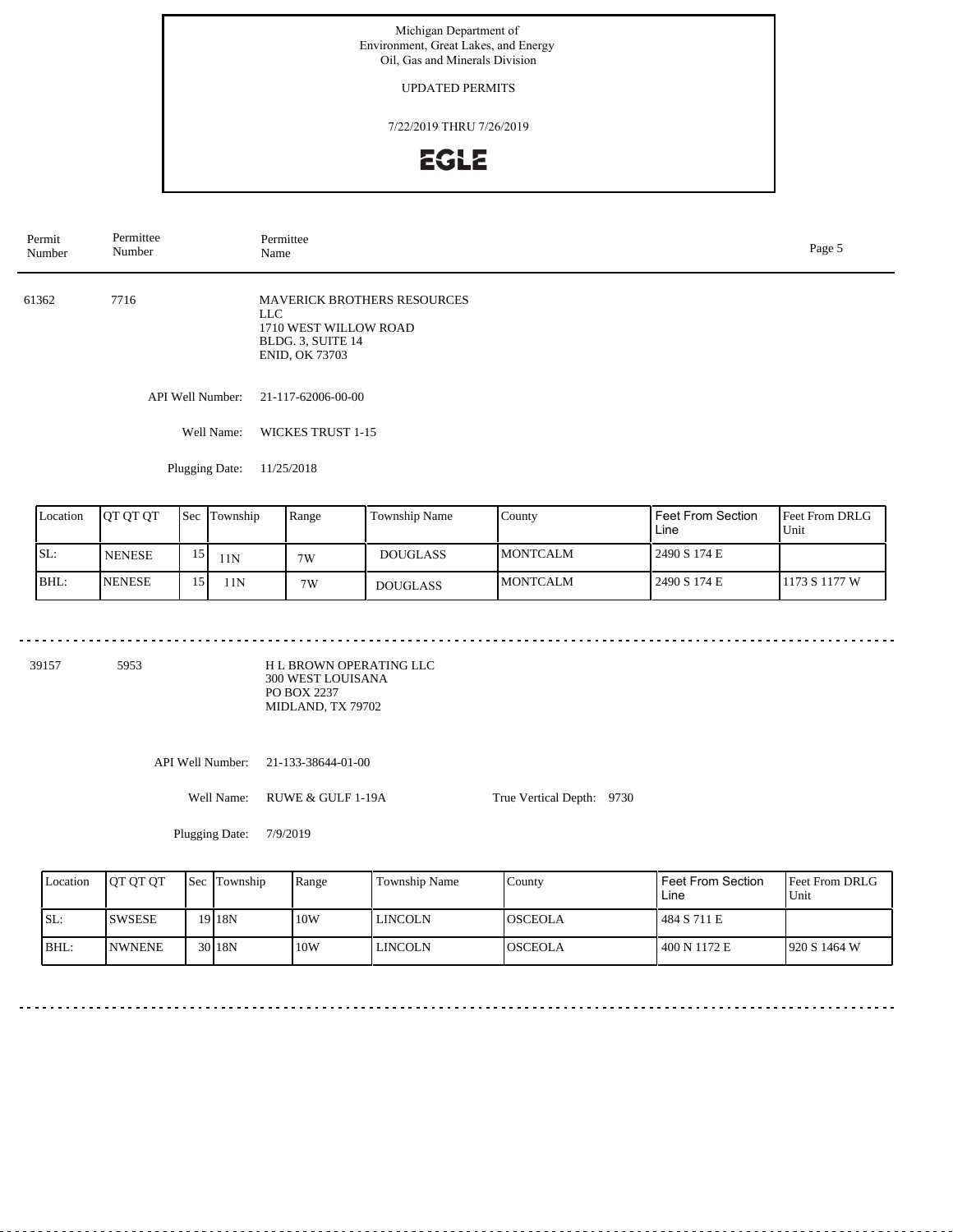UPDATED PERMITS

7/22/2019 THRU 7/26/2019



| Permit<br>Number | Permittee<br>Number | Permittee<br>Name                                                                      |                           | Page 6 |
|------------------|---------------------|----------------------------------------------------------------------------------------|---------------------------|--------|
| 39157            | 5953                | <b>HL BROWN OPERATING LLC</b><br>300 WEST LOUISANA<br>PO BOX 2237<br>MIDLAND, TX 79702 |                           |        |
|                  | API Well Number:    | 21-133-38644-02-00                                                                     |                           |        |
|                  | Well Name:          | RUWE & GULF 1-19A                                                                      | True Vertical Depth: 9730 |        |
|                  | Plugging Date:      | 7/9/2019                                                                               |                           |        |

| Location | OT OT OT      | Sec Township      | Range | <b>Township Name</b> | Countv         | Feet From Section<br>Line | <b>Feet From DRLG</b><br>Unit |
|----------|---------------|-------------------|-------|----------------------|----------------|---------------------------|-------------------------------|
| SL:      | <b>SWSESE</b> | 19 18 N           | 10W   | <b>LINCOLN</b>       | <b>OSCEOLA</b> | 484 S 711 E               |                               |
| BHL:     | <b>NENWNE</b> | 30 <sub>18N</sub> | 10W   | <b>LINCOLN</b>       | <b>OSCEOLA</b> | 46 N 1296 W               | 1274 S 1296 W                 |

61386 100

APOLLO EXPLORATION AND DEVELOPMENT INC 1710 E REMUS ROAD PO BOX 190 MOUNT PLEASANT, MI 48804-0190

API Well Number: 21-133-62016-00-00

Well Name: VAN WIEREN 2-1

Plugging Date: 5/28/2019

| Location | <b>JOT OT OT</b> | Sec Township | Range | Township Name | County         | <b>Feet From Section</b><br>Line | <b>Feet From DRLG</b><br>Unit |
|----------|------------------|--------------|-------|---------------|----------------|----------------------------------|-------------------------------|
| SL:      | <b>NENWNE</b>    | 18N          | 10W   | LINCOLN       | <b>OSCEOLA</b> | 340 N 1909 E                     |                               |
| IBHL:    | <b>INENWNE</b>   | 18N          | 10W   | LINCOLN       | <b>OSCEOLA</b> | 340 N 1909 E                     | 1340 N 701 W                  |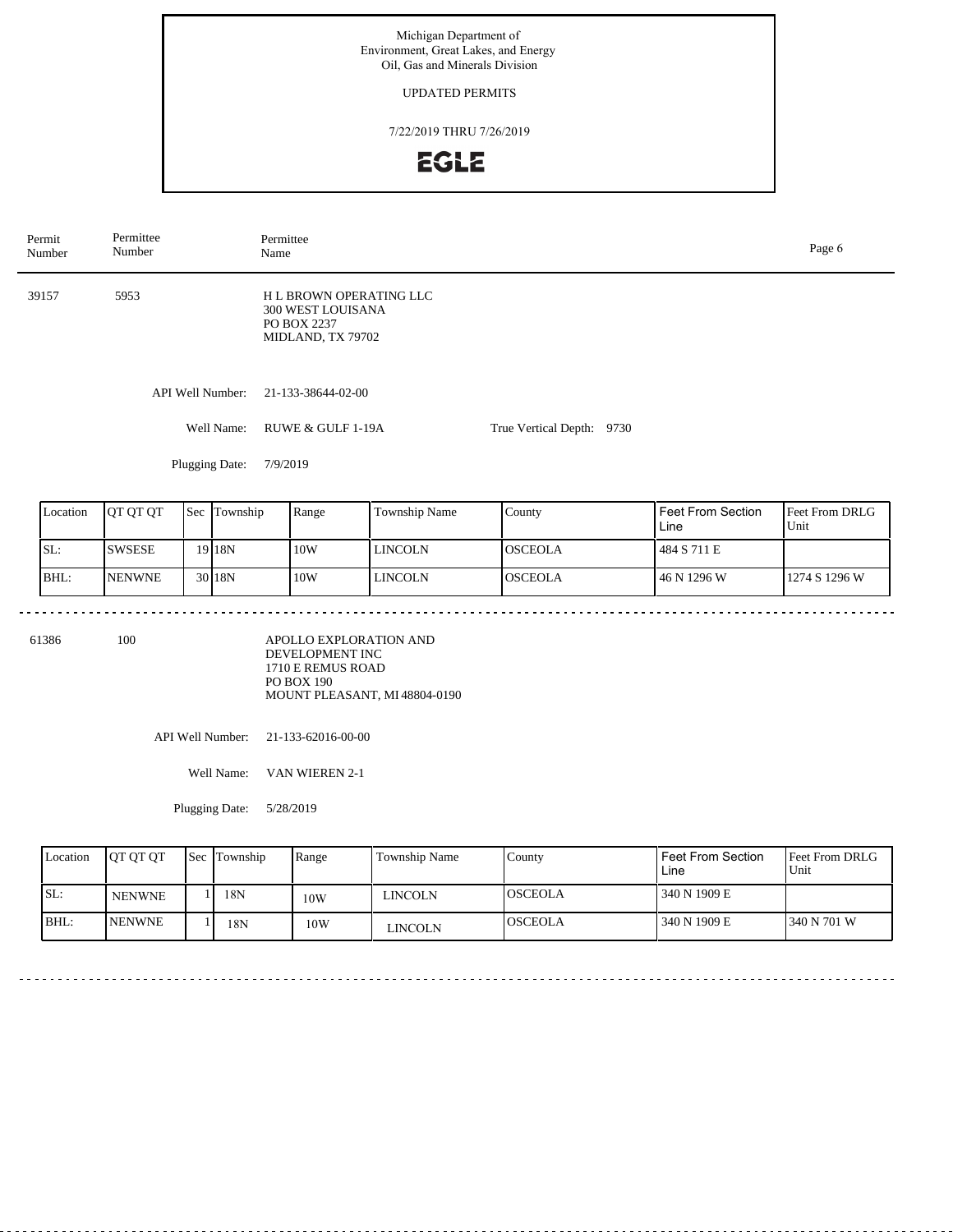UPDATED PERMITS

7/22/2019 THRU 7/26/2019

### **EGLE**

Permit Number Permittee Number Permittee<br>Name Name Page 7

### **APPLICATIONS TO CHANGE WELL STATUS:**

29878 7772

LAMBDA ENERGY RESOURCES LLC 12012 Wickchester Suite 300 Houston, TX 77055 USA

API Well Number: 21-101-29878-00-00

Well Name: LEDFORD ET AL 1-8

Approval Date: 7/12/2019

| Location | IOT OT OT      | Sec | Township         | Range | Township Name      | $\text{Country}$ | l Feet From Section<br>Line | <b>Feet From DRLG</b><br>Unit |
|----------|----------------|-----|------------------|-------|--------------------|------------------|-----------------------------|-------------------------------|
| ISL:     | <b>ISESENE</b> |     | 8 <sub>23N</sub> | 14W   | <b>MAPLE GROVE</b> | <b>IMANISTEE</b> | 460 S 550 E                 | 460 S 550 E                   |

Proposed Rework: ACOWS to Continue Drilling - HDH Comment: ACOWS to drill OH lateral, expires 7/12/21.

30551 7772

LAMBDA ENERGY RESOURCES LLC 12012 Wickchester Suite 300 Houston, TX 77055 USA

API Well Number: 21-101-30551-00-00

Well Name: STATE MAPLE GROVE ET AL 2-8

Approval Date: 7/12/2019

| Location   | <b>OT OT OT</b> | Sec | Township         | Range | Township Name | County           | Feet From Section<br>Line | <b>Feet From DRLG</b><br>'Unit |
|------------|-----------------|-----|------------------|-------|---------------|------------------|---------------------------|--------------------------------|
| <b>SL:</b> | <b>INENWSE</b>  |     | 8 <sub>23N</sub> | 14W   | l MAPLE GROVE | <b>IMANISTEE</b> | 460 N 900 W               | 460 N 900 W                    |

<u>. . . . . . . . . . .</u>

Proposed Rework: ACOWS to Continue Drilling - HDH Comment: Re-ACOWS to drill HD1 lateral, expires 7/12/21.

<u>. . . . . . . . . . . . . . . . .</u>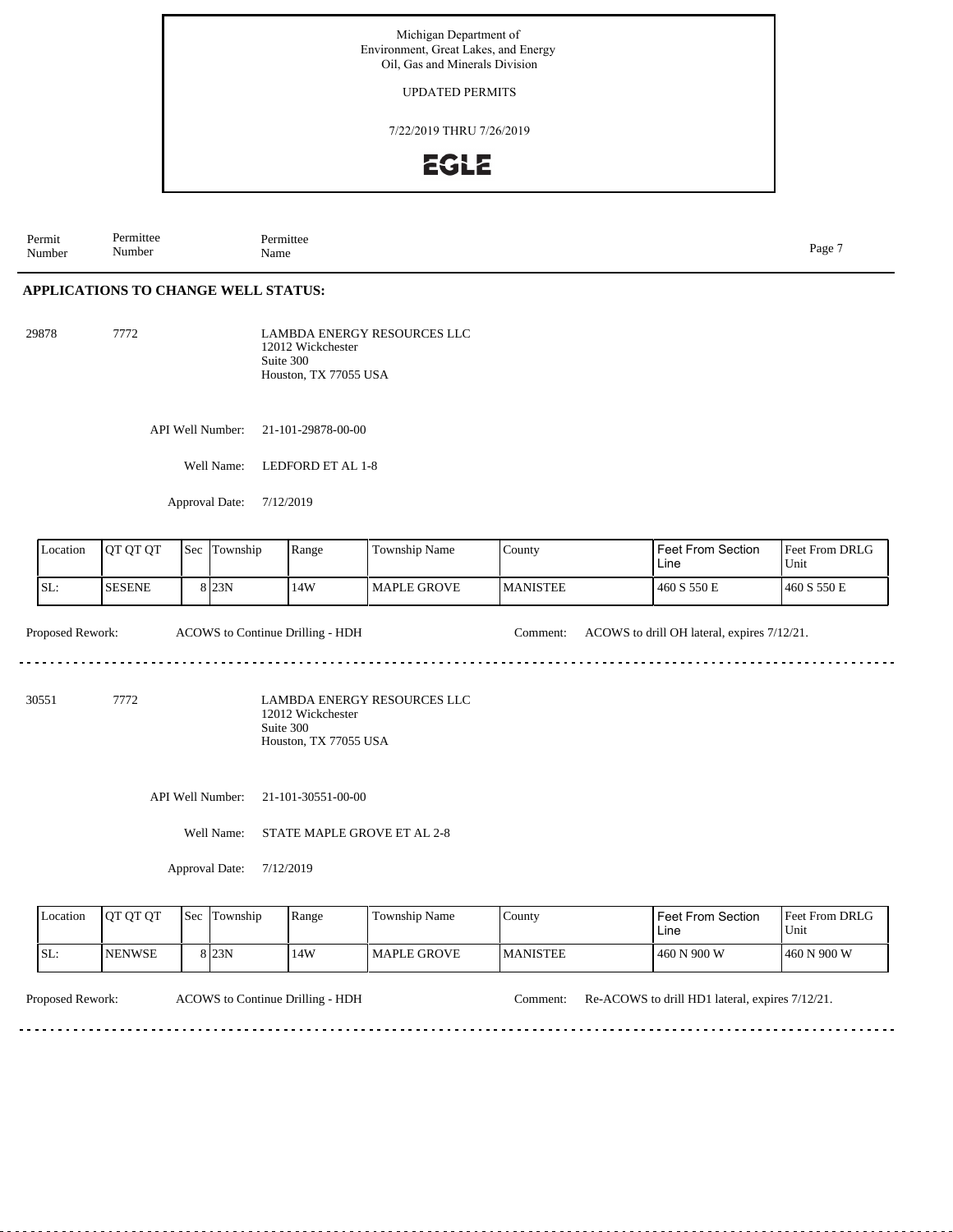### UPDATED PERMITS

7/22/2019 THRU 7/26/2019

# EGLE

| Permit<br>Number | Permittee<br>Number |     | Name             | Permittee                                               |                             |                 |                                                                                      | Page 8                 |  |  |
|------------------|---------------------|-----|------------------|---------------------------------------------------------|-----------------------------|-----------------|--------------------------------------------------------------------------------------|------------------------|--|--|
| 30551            | 7772                |     |                  | 12012 Wickchester<br>Suite 300<br>Houston, TX 77055 USA | LAMBDA ENERGY RESOURCES LLC |                 |                                                                                      |                        |  |  |
|                  |                     |     | API Well Number: | 21-101-30551-01-00                                      |                             |                 |                                                                                      |                        |  |  |
|                  |                     |     | Well Name:       | STATE MAPLE GROVE ET AL 2-8<br>HD1                      |                             |                 |                                                                                      |                        |  |  |
|                  |                     |     | Approval Date:   | 7/12/2019                                               |                             |                 |                                                                                      |                        |  |  |
| Location         | QT QT QT            | Sec | Township         | Range                                                   | Township Name               | County          | Feet From Section<br>Line                                                            | Feet From DRLG<br>Unit |  |  |
| SL:              | <b>NENWSE</b>       |     | 8 23N            | 14W                                                     | <b>MAPLE GROVE</b>          | <b>MANISTEE</b> | 2158 S 1563 E                                                                        |                        |  |  |
| BHL:             | <b>SWSWSE</b>       |     | 8 23N            | 14W                                                     | MAPLE GROVE                 | <b>MANISTEE</b> | 580 S 1971 E                                                                         | 1887 S 515 W           |  |  |
| Proposed Rework: |                     |     |                  | ACOWS to Continue Drilling - HDH                        |                             | Comment:        | Re-assigned API per ACOWS approved 7/12/19 to drill HD1<br>lateral, expires 7/12/21. |                        |  |  |
| 31826            | 7772                |     |                  | 12012 Wickchester<br>Suite 300<br>Houston, TX 77055 USA | LAMBDA ENERGY RESOURCES LLC |                 |                                                                                      |                        |  |  |
|                  |                     |     | API Well Number: | 21-101-31826-00-00                                      |                             |                 |                                                                                      |                        |  |  |
|                  |                     |     | Well Name:       | <b>CARPENTER ET AL 2-11</b>                             |                             |                 |                                                                                      |                        |  |  |
|                  |                     |     | Approval Date:   | 7/22/2019                                               |                             |                 |                                                                                      |                        |  |  |
| Location         | QT QT QT            |     | Sec Township     | Range                                                   | Township Name               | County          | Feet From Section                                                                    | Feet From DRLG         |  |  |

| <b>L</b> ocation | TOT OT OT      | I Sec | l Township | Range | Township Name | County          | I Feet From Section<br>∟ine | <b>IFeet From DRLG</b><br>Unit |
|------------------|----------------|-------|------------|-------|---------------|-----------------|-----------------------------|--------------------------------|
| ISL.             | <b>ISENWSE</b> |       | 124N       | 13W   | <b>CLEON</b>  | <b>MANISTEE</b> | 1050 N 845 W                | 1050 N 460 E                   |

<u>. . . . . . . . .</u>

Proposed Rework: ACOWS to Continue Drilling - HDH Comment: ACOWS to drill open hole lateral expires 7/22/21.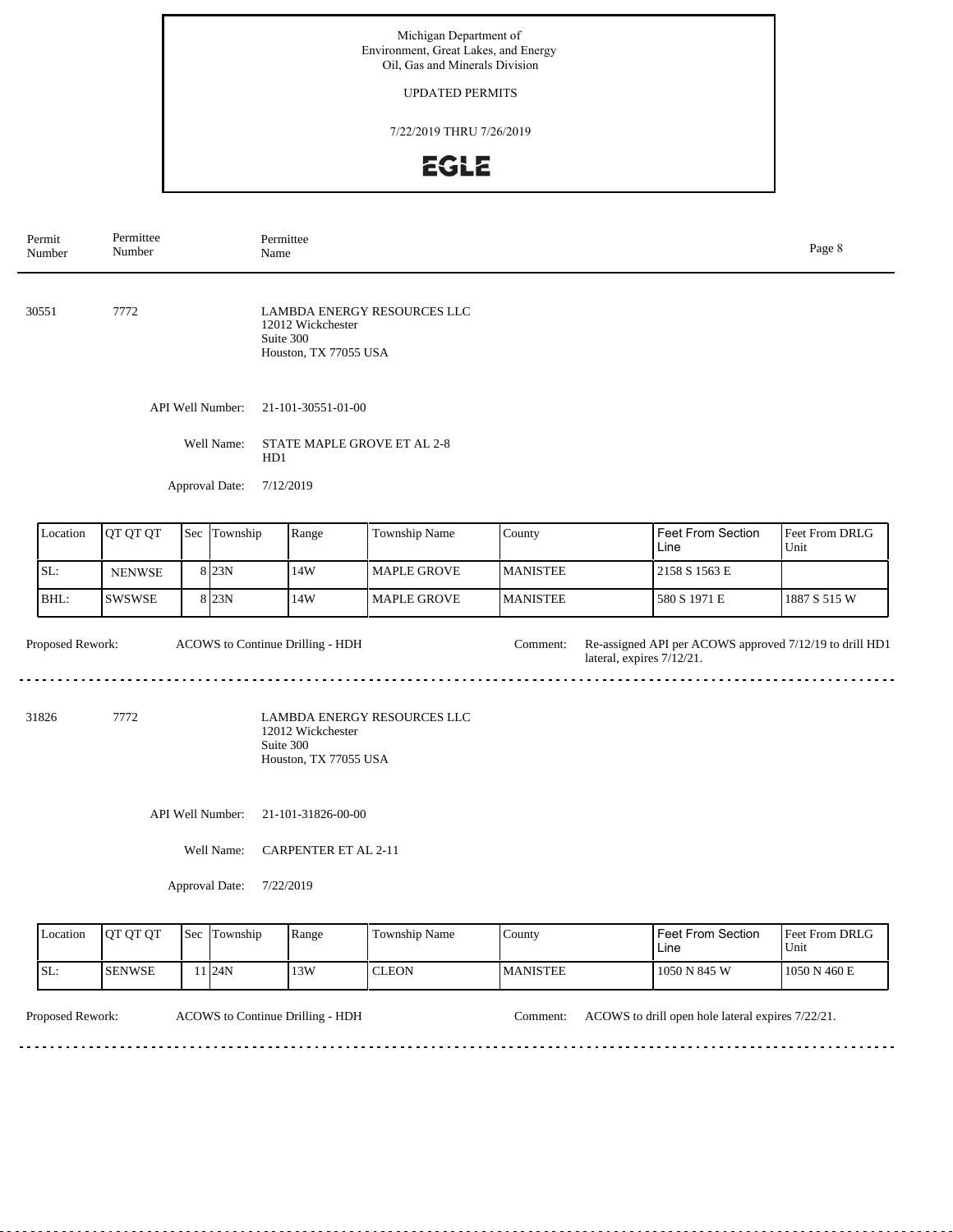### UPDATED PERMITS

7/22/2019 THRU 7/26/2019

# EGLE

|                                                                                                                                | Permit<br>Number                            | Permittee<br>Number |     | Permittee<br>Name |                                                                                                               |                 |                    |                                  | Page 9                 |  |  |
|--------------------------------------------------------------------------------------------------------------------------------|---------------------------------------------|---------------------|-----|-------------------|---------------------------------------------------------------------------------------------------------------|-----------------|--------------------|----------------------------------|------------------------|--|--|
| 29302<br>7772                                                                                                                  |                                             |                     |     |                   | LAMBDA ENERGY RESOURCES LLC<br>12012 Wickchester<br>Suite 300<br>Houston, TX 77055 USA                        |                 |                    |                                  |                        |  |  |
| API Well Number:                                                                                                               |                                             |                     |     |                   | 21-137-29302-00-00                                                                                            |                 |                    |                                  |                        |  |  |
|                                                                                                                                | Well Name:<br><b>LAKE HORICON CORP 2-15</b> |                     |     |                   |                                                                                                               |                 |                    |                                  |                        |  |  |
|                                                                                                                                | Approval Date:<br>7/15/2019                 |                     |     |                   |                                                                                                               |                 |                    |                                  |                        |  |  |
|                                                                                                                                | Location                                    | QT QT QT            |     | Sec Township      | Range                                                                                                         | Township Name   | County             | Feet From Section<br>Line        | Feet From DRLG<br>Unit |  |  |
|                                                                                                                                | SL:                                         | <b>CNSWNE</b>       |     | 15 29N            | 4W                                                                                                            | <b>HAYES</b>    | <b>OTSEGO</b>      | 637 S 677 W                      | 637 S 677 W            |  |  |
| Proposed Rework:<br>ACOWS to Continue Drilling - HDH<br>Re-ACOWS to drill HD1 lateral, expires 7/15/20.<br>Comment:            |                                             |                     |     |                   |                                                                                                               |                 |                    |                                  |                        |  |  |
| 100<br>27703                                                                                                                   |                                             |                     |     |                   | APOLLO EXPLORATION AND<br>DEVELOPMENT INC<br>1710 E REMUS ROAD<br>PO BOX 190<br>MOUNT PLEASANT, MI 48804-0190 |                 |                    |                                  |                        |  |  |
|                                                                                                                                | API Well Number:<br>21-147-27703-00-00      |                     |     |                   |                                                                                                               |                 |                    |                                  |                        |  |  |
|                                                                                                                                | Well Name:<br>NAEYAERT ET AL 1              |                     |     |                   |                                                                                                               |                 |                    |                                  |                        |  |  |
| Approval Date:<br>5/9/2019                                                                                                     |                                             |                     |     |                   |                                                                                                               |                 |                    |                                  |                        |  |  |
|                                                                                                                                | Location                                    | QT QT QT            | Sec | Township          | Range                                                                                                         | Township Name   | County             | <b>Feet From Section</b><br>Line | Feet From DRLG<br>Unit |  |  |
|                                                                                                                                | SL:                                         | <b>SENENW</b>       |     | $5 \vert 5N$      | 15E                                                                                                           | <b>COLUMBUS</b> | <b>SAINT CLAIR</b> | 812 N 330 E                      | 330 S 330 E            |  |  |
| Proposed Rework:<br>ACOWS to Perforate and Test Current Formation<br>ACOWS to plug back and reperf expires 5/9/20.<br>Comment: |                                             |                     |     |                   |                                                                                                               |                 |                    |                                  |                        |  |  |